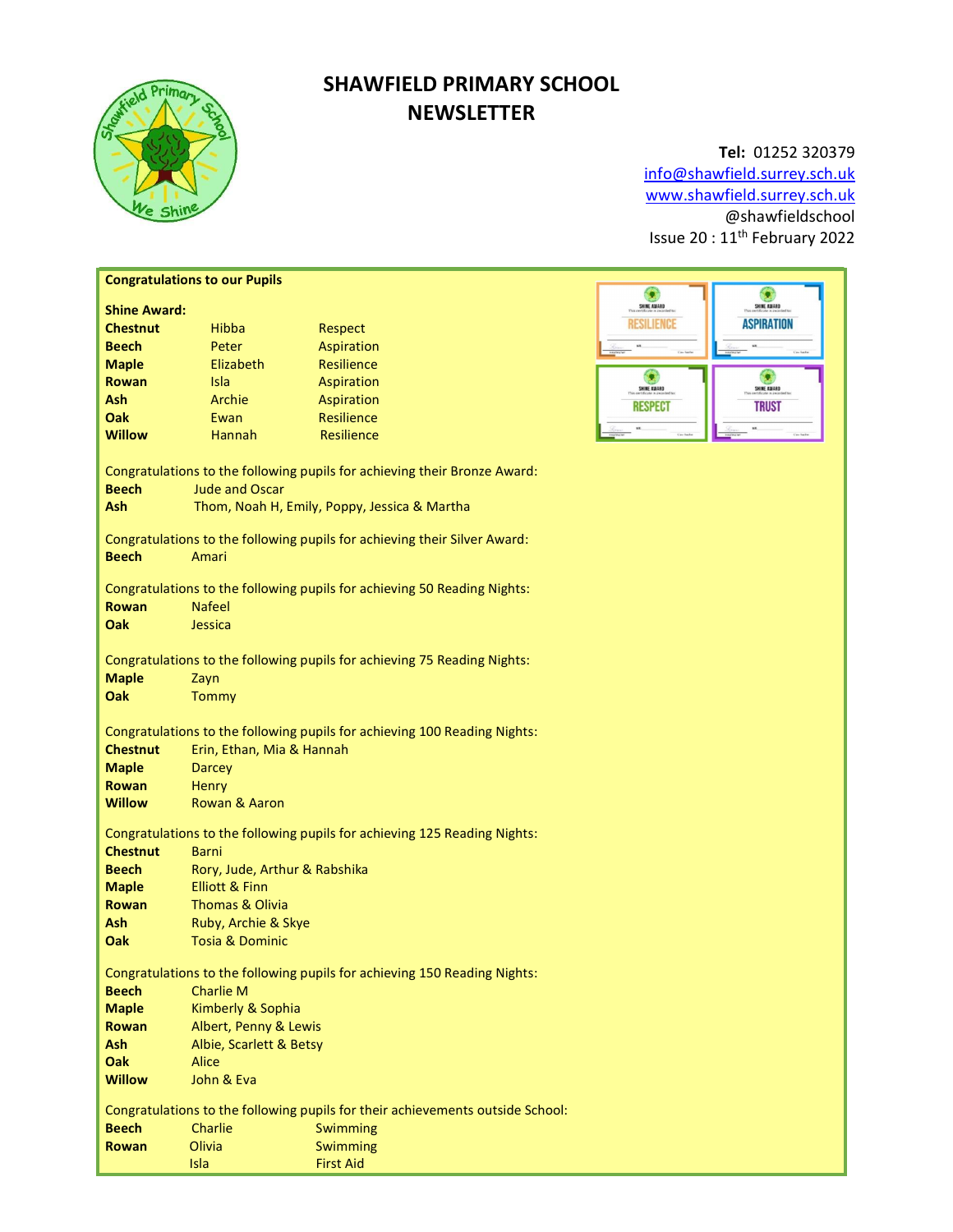#### Message from Head Teacher

A big thank you for your continued support. It has been a very busy term in school, and I have really enjoyed talking to the children about their learning. We are pleased to see the return of our school Educational Visits – with Year 1 having visited Gilbert White's House and Year 6 represent the school at the Houses of Parliament. We know these experiences really enrich the learning opportunities for our children. Thank you to those parents/carers who were able to attend and make these visits possible. A reminder that if you wish to help in school, you will need to update your DBS status in advance, with the School Office.

## I hope that everyone manages to have a restful half term break. We look forward to welcoming the children back to school on Tuesday 22<sup>nd</sup> February.

Please can I ask parents/carers to use half term to check their children's uniform. We have noticed few children with incorrect uniform over the past week. Our children are very proud of our new uniform, should you have any difficulties providing a uniform, please speak to Mrs Dixon.

#### Awards & Postcards

Congratulations to Annie, Riley & Ethan (Year R), Saif & Jessica (Year 1), Alana & Freddie (Year 2) & Noah (Year 4) on receiving your postcards and to Emily (Year 4) on her Shine Certificate & Bronze Award















#### World Book Day – Thursday 3rd March

To celebrate World Book Day, we would welcome the children to come to school dressed as their favourite book character. They can also bring into school a copy of their favourite book to share with their class.

Each child will be given a £1 World Book Day token.

#### Attendance – Holidays in Term Time

I am writing to remind you that absence from school can only be authorised in exceptional circumstances and family holidays are not considered by Surrey County Council to be an exceptional circumstance.



If you wish to take your child out of school for exceptional reasons you will need to notify the school using our 'Leave of Absence in Exceptional Circumstances' form at least two weeks before the absence and you will be informed as to whether the absence can be authorised.

The national expectation is that children attend 100% of sessions the school is open.

Unauthorised absences of 5 days or more will result in a penalty notice and fine being issued by Surrey County Council. Penalty notices and fines will also be issued to parents whose child's attendance generally falls below 90%

### NSPCC - Keeping Children Safe on Gaming Platforms

Monday 7<sup>th</sup> February was 'Safer Internet Day 2022'. In support of this, the NSPCC are encouraging families across the UK to get talking about online gaming and have posted a webinar on YouTube called 'Keeping children safe while gaming online' aimed at helping parents and carers understand how young people game online and provide knowledge of tools and resources that can help to keep them safe.

The link to the webinar can be found here: https://www.youtube.com/watch?v=YO6Ux7qfYXk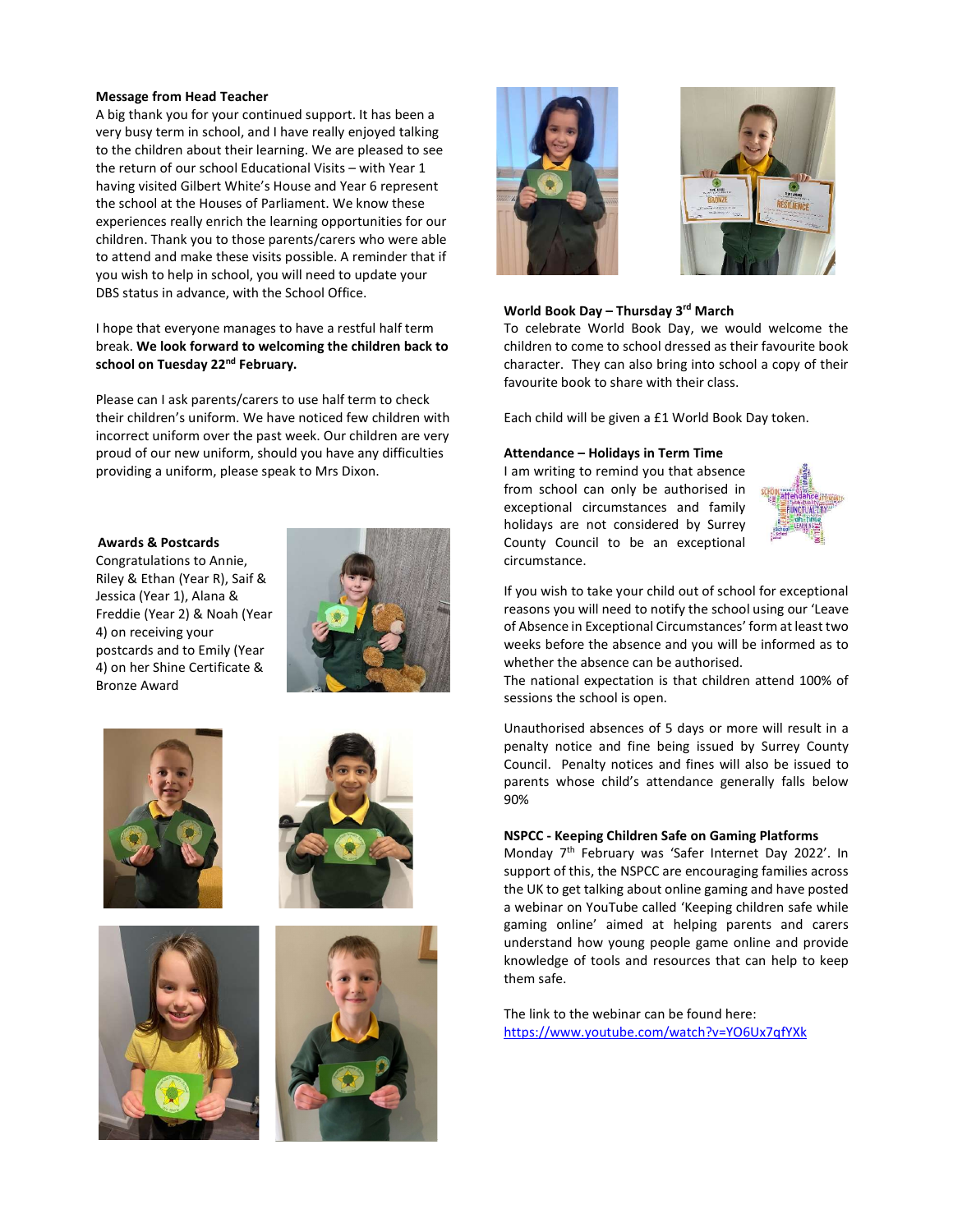#### Lunch Menu

Please find attached the Autumn/Winter lunch menu which take us up to Easter for the week commencing 22<sup>nd</sup> February 2022 (Week 2).

### Confirmed INSET Dates 2022

We are pleased to announce the remaining INSET date for this academic year:

Monday 21<sup>st</sup> February 2022

Friday 22nd July 2022

Yours sincerely,

corar

Mr Stephen Corcoran Headteacher SSA News

#### SSA News

#### Guildford Lottery

As many parents will know, if you sign-up to the Guildford Weekly Lottery, not only are you in the running of winning on the lottery



itself, but you can also help raise money for the SSA. So, if you can spare any change, please consider supporting out school and have a chance of winning a prize! Tickets cost £1 and if you have not logged on recently, please check your still active and opted to support the SSA! https://www.guildfordlottery.org and search for SSA

#### Community News

## Half Term Tennis Lessons

Please see attached flyer with regard to Tennis coaching sessions taking place over the February half term at Ash Tennis Club.

#### A Helping Hand for a Healthier Family

Please see the attached flyer about' Be Your Best', Surrey's free family weight management programme. You can follow 'Be Your Best' on Twitter @BYBSurrey and visit the 'Be Your Best' website at www.bybsurrey.org for regular updates and useful information on how we are encouraging families to lead a healthy lifestyle.

#### Behaviour Helpline

Mindworks has a new Helpline for family's struggling with their children's behaviour / difficulties which could be related to a neurodevelopmental need, such as ASD/ADHD.

The out-of-hours phone line provides advice to parents and carers and runs from 5pm until 11pm, seven days a week, 365 days a year. More details can be found at:

https://www.mindworks-surrey.org/ourservices/neurodevelopmental-services/out-hoursadvice-line